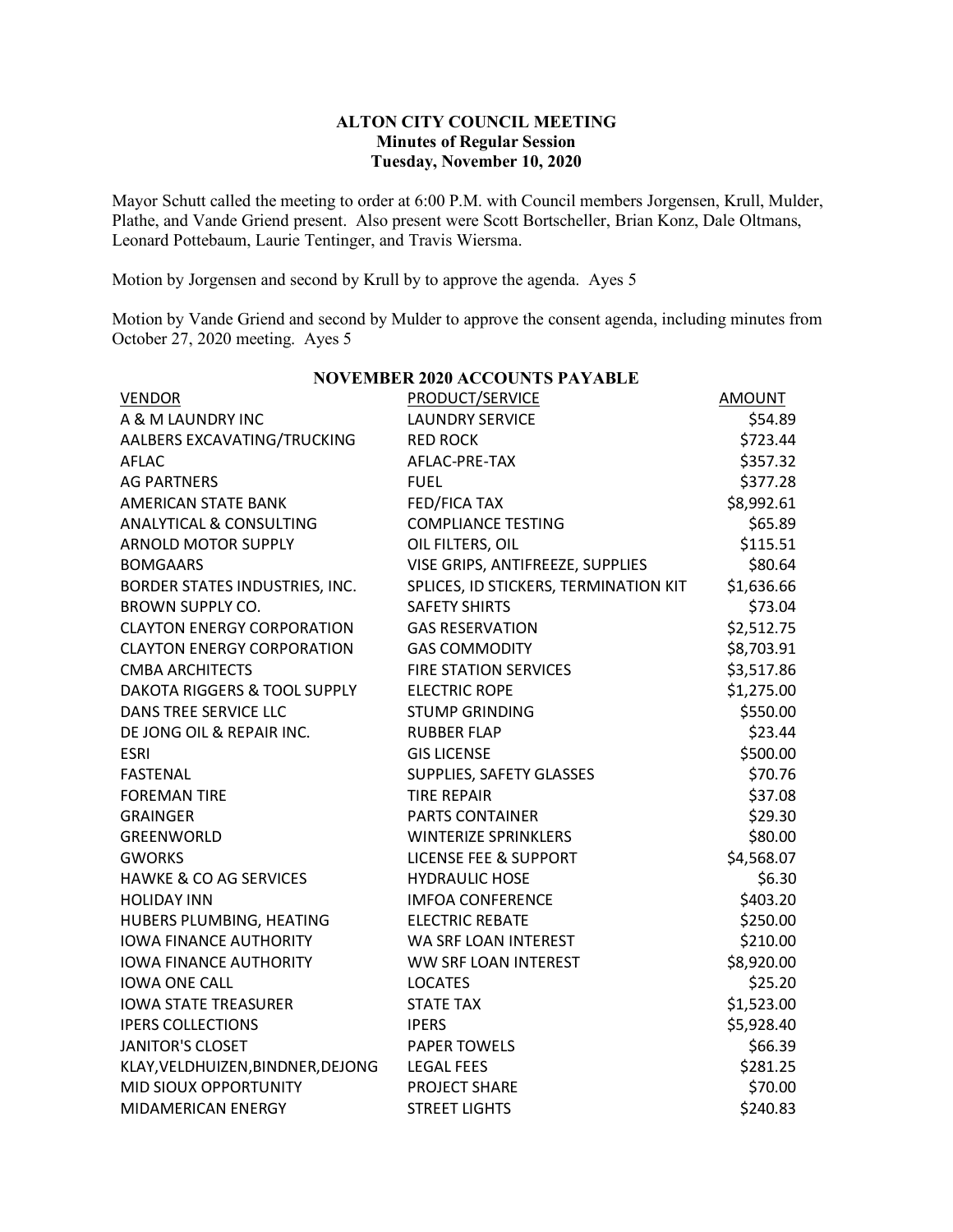|                                    | <b>TOTAL ACCOUNTS PAYABLE</b>      | \$247,168.31 |
|------------------------------------|------------------------------------|--------------|
| <b>WEST IOWA TELEPHONE</b>         | TELEPHONE, FAX, INTERNET           | \$633.70     |
| <b>WESCO DISTRIBUTION, INC.</b>    | <b>SEALING KIT</b>                 | \$187.25     |
| WELLMARK BLUE CROSS/BLUE SHIELD    | <b>GROUP INSURANCE</b>             | \$10,054.00  |
| <b>VISA</b>                        | TRAINING, SUPPLIES, POSTAGE        | \$201.69     |
| <b>VERMEER SALES &amp; SERVICE</b> | VACTRON, LEADS, HOSE               | \$3302.13    |
| VERIZON                            | <b>CELL PHONES</b>                 | \$276.80     |
| UTILITY EQUIPMENT CO.              | <b>CURB BOX REPAIR LIDS, GRATE</b> | \$719.48     |
| UMB BANK, N.A.                     | 2019 BOND INTEREST                 | \$15,015.00  |
| UMB BANK, N.A.                     | 2016 BOND FEE                      | \$452.78     |
| UMB BANK, N.A.                     | 2015 BOND FEE                      | \$226.39     |
| UMB BANK, N.A.                     | 2013B BOND FEE                     | \$226.39     |
| UMB BANK, N.A.                     | 2013A BOND FEE                     | \$226.39     |
| TREASURER - STATE OF IOWA          | <b>SALES TAX</b>                   | \$1,876.00   |
| TREASURER - STATE OF IOWA          | <b>WATER EXCISE TAX</b>            | \$1,482.00   |
| <b>TNT BRUSH</b>                   | <b>BRUSHES, SQUEEGEE</b>           | \$199.00     |
| <b>LAURIE TENTINGER</b>            | MILEAGE REIMBURSEMENT              | \$291.53     |
| <b>SIOUXLAND PRESS</b>             | FIRE AD, PUBLICATIONS              | \$205.50     |
| <b>SIOUX COUNTY RECORDER</b>       | <b>ATV REGISTRATION</b>            | \$18.75      |
| <b>RANDY'S IRON WORKS</b>          | <b>HOSE REPAIR</b>                 | \$17.32      |
| PREMIER COMMUNICATIONS             | PRINTER, EXTENDER, IT SERVICES     | \$1,472.03   |
| PLUIM PUBLISHING CO., INC.         | <b>FIRE AD</b>                     | \$350.00     |
| PIPER SANDLER & CO                 | PLACEMENT AGENT SERVICES           | \$22,837.50  |
| PEFA, INC                          | <b>GAS COMMODITY</b>               | \$10,587.78  |
| <b>PCC</b>                         | <b>RESCUE BILLING</b>              | \$318.65     |
| PAYROLL                            | PAYROLL 10/30/2020                 | \$28,606.38  |
| <b>ORANGE CITY SANITATION</b>      | <b>GARBAGE HAULING</b>             | \$6,981.75   |
| ORANGE CITY HEALTH SYSTEMS         | PARAMEDIC ASSIST, DRUG TESTS       | \$193.00     |
| ONE OFFICE SOLUTION                | <b>OFFICE SUPPLIES</b>             | \$107.29     |
| <b>OLDENKAMP KENNELS</b>           | <b>KENNELING</b>                   | \$60.00      |
| ORANGE CITY MUNICIPAL UTILITIES    | <b>BULK WATER</b>                  | \$8,317.82   |
| NEAL CHASE LUMBER CO               | SHED MAINT, SUPPLIES, PLYWOOD      | \$1,605.79   |
| <b>NCC</b>                         | <b>EMT TRAINING</b>                | \$20.00      |
| MUNICIPAL UTIL-BILLS               | <b>UTILITIES</b>                   | \$1,121.76   |
| MUNICIPAL MANAGEMENT CORP          | LEAK SURVEY/DETECTION              | \$600.00     |
| <b>MOUW MOTOR</b>                  | <b>BATTERIES - AMBULANCE</b>       | \$309.80     |
| MONGAN PAINTING CO., INC           | <b>SAND BLAST &amp; PAINT POOL</b> | \$27,372.00  |
| MISSOURI RIVER ENERGY SERVICES     | <b>ELECTRIC</b>                    | \$46,764.64  |
| MIDWEST ROAD SOLUTIONS LLC         | <b>DUST CONTROL</b>                | \$1,020.00   |
| MIDWEST FIRE EQUIP & REPAIR        | PUMP TRUCK TEST                    | \$640.00     |
|                                    |                                    |              |

**EQUIPMENT:** Bortscheller, Konz, Pottebaum and Wiersma spoke to the benefits of having the Vac Wagon the last few months. Staff touched on several projects they have used it for and the safety and aid it provided in completing projects.

Motion by Vande Griend and second by Mulder to approve the purchase of the 2020 Vac Tron from Vermeer. Ayes 5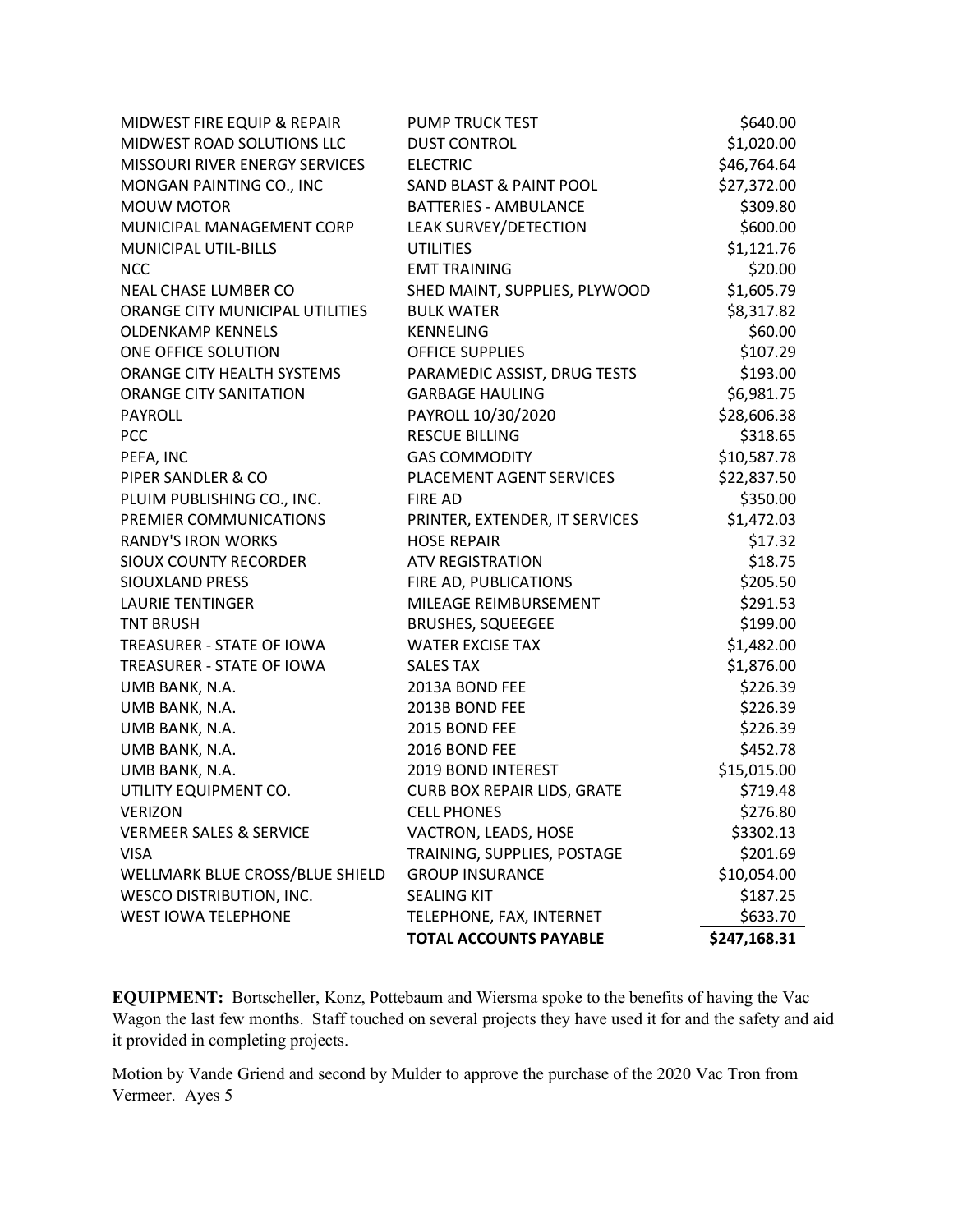Bortscheller, Konz and Wiersma left the meeting at 6:12 PM.

Oltmans presented a quote from SuperHiTech for security cameras at the Division Street lift station and Band Shell Park.

Motion by Jorgensen and second by Krull to approve the purchase of security cameras from SuperHiTech for the liftstation and park. Ayes 5

**ELECTRIC UTILITY:** Pottebaum discussed the proposed agreement from NIPCO to install a new Transmission Switch and the cost to the City of Alton. Oltmans and Pottebaum explained that they are meeting with the City of Orange City and Missouri River Energy Services to discuss further.

Discussion was held. No action taken.

Pottebaum left the meeting at 6:20 PM.

**PERSONNEL:** Oltmans presented the employee benefit package as prepared by Willett Insurance. Discussion was held on rate changes and the current and previous package.

Motion by Jorgensen and second by Plathe to approve the employee benefit package as prepared by Willett Insurance.

Discussion was held on the end of year employee appreciation party. The Council would like input from the staff on interest in having the party due to Covid cases.

**STREET PROJECTS:** Oltmans explained to the Council that he met with Blacktop Services and discussed that several cracks in the streets are typical cracks. They also agreed to perform warranty work on a couple of areas that were not typical cracks.

Motion by Plathe and second by Mulder to release payment to Blacktop Services. Ayes 5

## **NWI AREA SOLID WASTE AGENCY:**

Motion by Vande Griend and second by Mulder to approve Mayor Schutt's appointment of Oltmans as primary and the Mayor as secondary representatives for the City to the NWI Area Solid Waste Agency. Ayes 5

**CITY ATTORNEY:** Oltmans presented a contract for services with Brad De Jong for 2021. There were no changes from the 2020 contract.

Motion by Jorgensen and second by Plathe to approve the City Attorney Contract as presented for 2021. Ayes 5

**ZONING:** Oltmans presented a contract for zoning services with Quintin Van Es, Independent Contractor for 2021. There were no changes from the 2020 contract.

Motion by Mulder and second by Krull to approve the 2021 Contract for Independent Contractor for Zoning. Ayes 5

**SGCC:** Jorgensen presented the proposed budget for Sioux Golf & Country Club.

Motion by Vande Griend and second by Plathe to approve the Sioux Golf & Country Club Budget as presented. Ayes 5

Discussion was held on the purchase of deck furniture and the need for a rough mower.